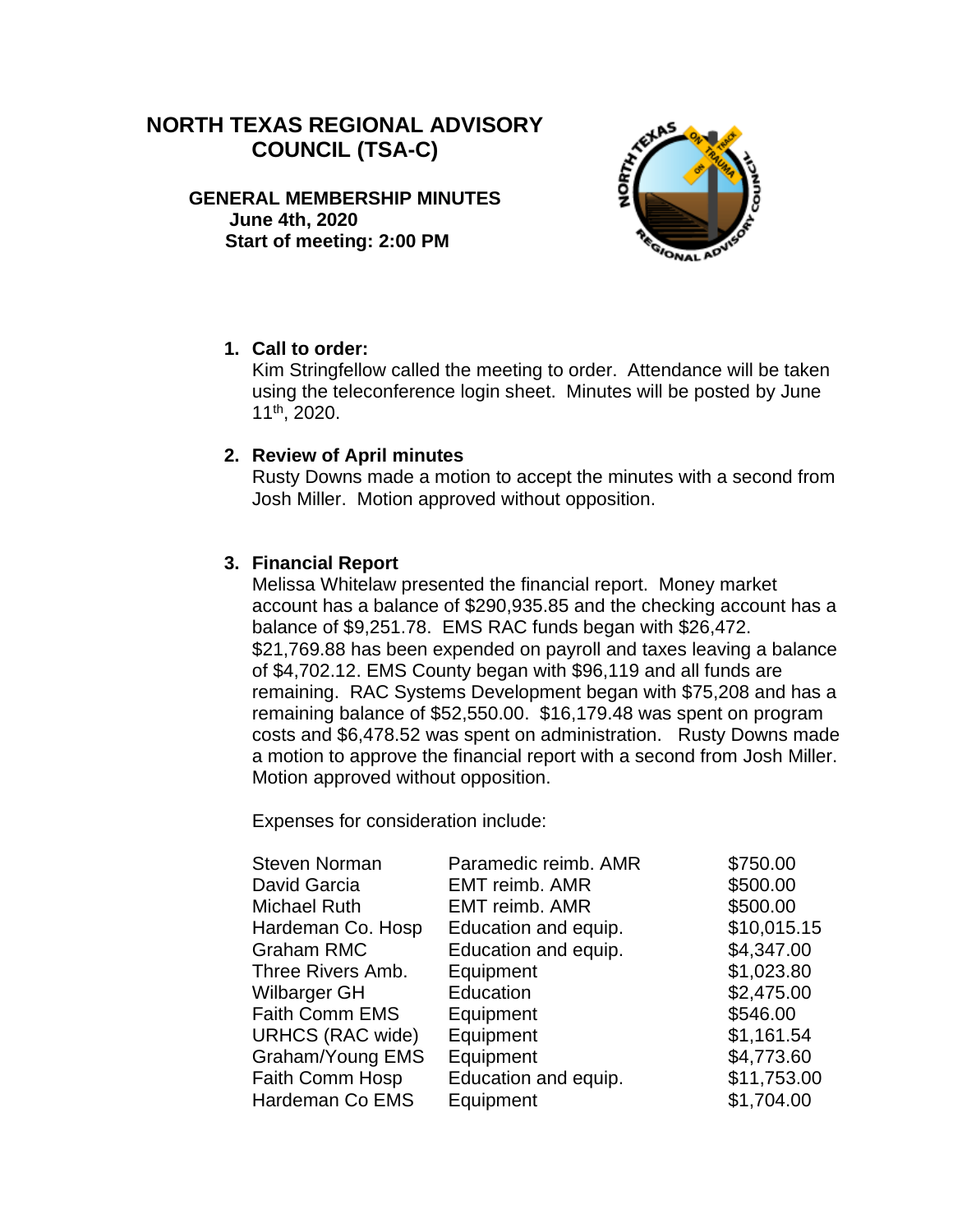| Electra Mem. Hosp. | Education and equip.     | \$4,383.63 |
|--------------------|--------------------------|------------|
| WFFD               | Equipment                | \$1,898.72 |
| Crowell VFD        | Equipment                | \$559.00   |
| Angel Portillo     | EMT reimb. Burk VFD (GF) | \$500.00   |

Office supplies and Executive Director's salary approved at committee level.

Roger Ritchie made a motion to approve expenses with a second from Rusty Downs. Motion approved without opposition.

#### **4. Executive Reports**

- **a. Chair:** Kim Stringfellow informed the membership that an attendance compliance policy change was approved by the board. Compliance will be achieved if 3 of 5 meetings attended versus the original 4 of 6. This change is due to NTRAC cancelling the February meeting due to bad weather.
- **b. Executive Director:** Melissa is still available to help with any RAC questions or concerns. If a question is COVID-19 related it is best to contact Shane Comer at [scomer@ncttrac.org.](mailto:scomer@ncttrac.org) If an email is sent to Melissa she will forward it on to Shane.

#### **5. Committee Reports**

- **a. Trauma Coordinators:** Seymour Hospital received a level 4 trauma designation.
- **b. PHEMS:** Melissa Whitelaw still needs the majority of pass through receipts. A proposal was made for an LPG project: 2 TruMan Trauma X for \$7,000 each and training packs for regional training. Melissa Whitelaw will send an email to the prehospital group for approval.
- **c. PIE:** Laura Pressler informed membership that the September ALS class is almost full. She also spoke about Texas being #1 in pediatric hot vehicle deaths. She will be purchasing 2 decal posters that show the temperature inside versus outside a car.
- **d. CQI:** Melissa Whitelaw gave an overview of CQI data. Nothing new to report on tourniquets or King Vision. EZ IO had 11 new